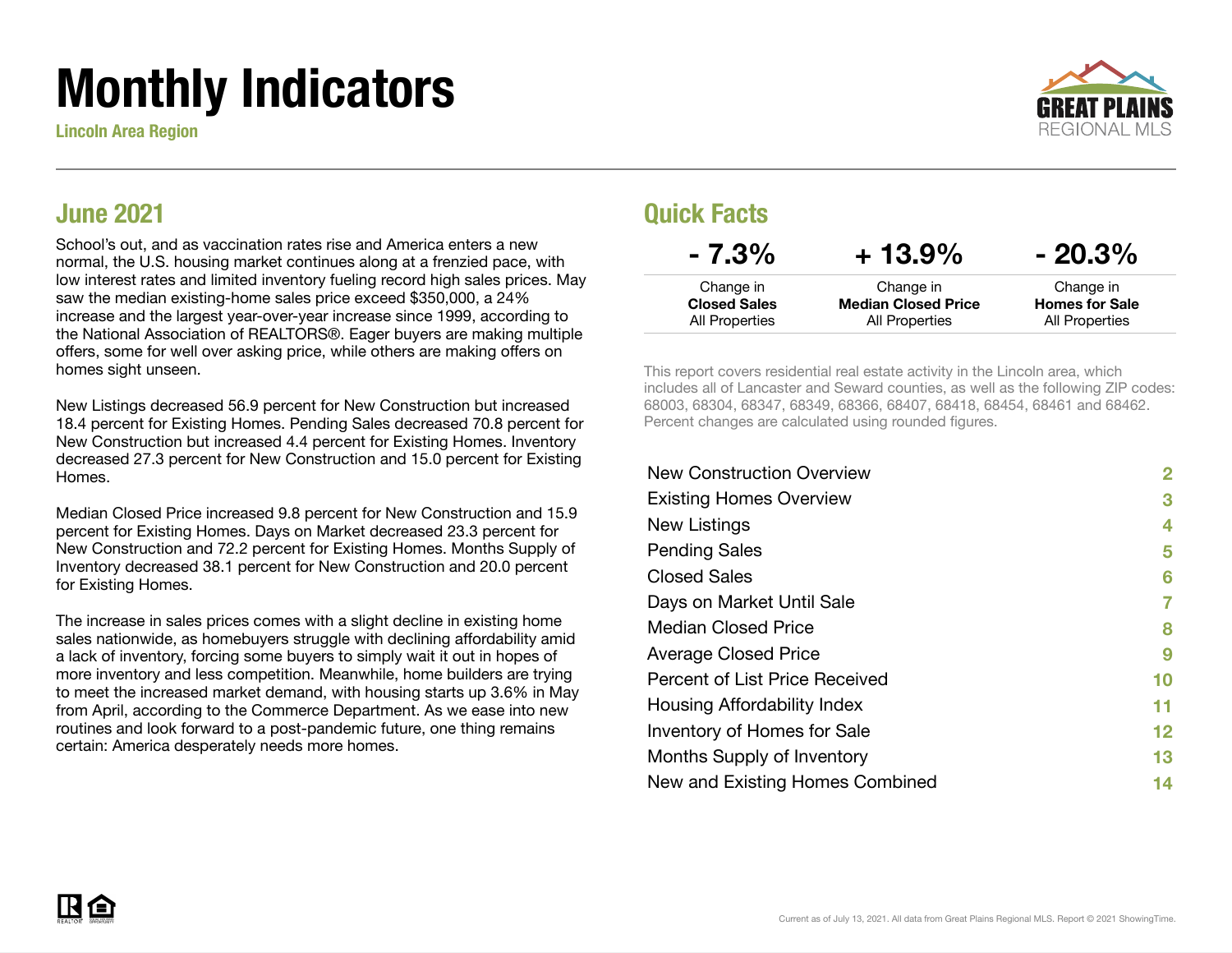### New Construction Overview

Key metrics by report month and for year-to-date (YTD) starting from the first of the year. New Construction properties only.



| <b>Key Metrics</b>                    | <b>Historical Sparkbars</b>                                          | $6 - 2020$ | $6 - 2021$ | % Change | <b>YTD 2020</b> | <b>YTD 2021</b> | % Change |
|---------------------------------------|----------------------------------------------------------------------|------------|------------|----------|-----------------|-----------------|----------|
| <b>New Listings</b>                   | 12-2019<br>$6 - 2020$<br>12-2020<br>6-2019<br>$6 - 2021$             | 109        | 47         | $-56.9%$ | 751             | 587             | $-21.8%$ |
| <b>Pending Sales</b>                  | $6 - 2019$<br>12-2019<br>$6 - 2020$<br>$12 - 2020$<br>$6 - 2021$     | 89         | 26         | $-70.8%$ | 462             | 436             | $-5.6%$  |
| <b>Closed Sales</b>                   | 12-2019<br>12-2020<br>$6 - 2019$<br>$6 - 2020$<br>$6 - 202$          | 86         | 53         | $-38.4%$ | 362             | 341             | $-5.8%$  |
| Days on Market Until Sale             | $6 - 2019$<br>$12 - 2019$<br>$6 - 2020$<br>12-2020<br>$6 - 2021$     | 60         | 46         | $-23.3%$ | 66              | 46              | $-30.3%$ |
| <b>Median Closed Price</b>            | $6 - 2020$<br>12-2020<br>$6 - 2019$<br>12-2019<br>$6 - 2021$         | \$333,700  | \$366,350  | $+9.8%$  | \$324,975       | \$349,900       | $+7.7%$  |
| <b>Average Closed Price</b>           | $6 - 2019$<br>12-2019<br>$6 - 2020$<br>12-2020<br>$6 - 2021$         | \$345,264  | \$358,764  | $+3.9%$  | \$336,382       | \$365,178       | $+8.6%$  |
| <b>Percent of List Price Received</b> | $6 - 2019$<br>$12 - 2019$<br>$6 - 2020$<br>$12 - 2020$<br>$6 - 2021$ | 100.2%     | 101.0%     | $+0.8%$  | 100.6%          | 101.2%          | $+0.6%$  |
| <b>Housing Affordability Index</b>    | $6 - 2019$<br>12-2019<br>$6 - 2020$<br>$12 - 2020$<br>$6 - 2021$     | 107        | 99         | $-7.5%$  | 110             | 104             | $-5.5%$  |
| <b>Inventory of Homes for Sale</b>    | 12-2019<br>$6 - 2020$<br>$6 - 2019$<br>12-2020<br>$6 - 2021$         | 256        | 186        | $-27.3%$ |                 |                 |          |
| <b>Months Supply of Inventory</b>     | $6 - 2019$<br>$6 - 2020$<br>12-2020<br>$6 - 2021$<br>12-2019         | 4.2        | 2.6        | $-38.1%$ |                 |                 |          |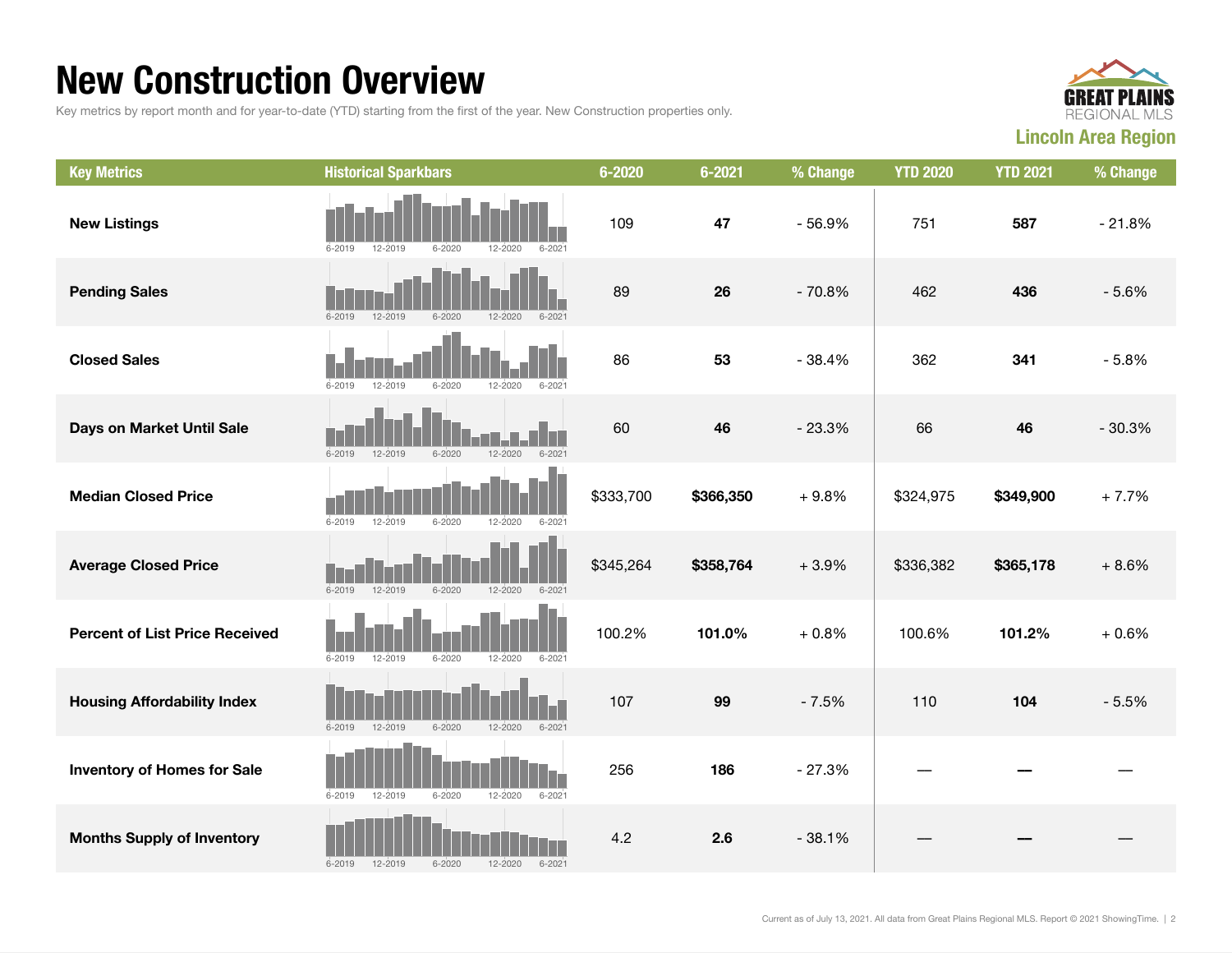## Existing Homes Overview

Key metrics by report month and for year-to-date (YTD) starting from the first of the year. Existing Homes properties only.



| <b>Key Metrics</b>                    | <b>Historical Sparkbars</b>                                          | $6 - 2020$ | $6 - 2021$ | % Change | <b>YTD 2020</b> | <b>YTD 2021</b>  | % Change |
|---------------------------------------|----------------------------------------------------------------------|------------|------------|----------|-----------------|------------------|----------|
| <b>New Listings</b>                   | $6 - 2020$<br>12-2020<br>$6 - 2021$<br>6-2019<br>12-2019             | 512        | 606        | $+18.4%$ | 2,649           | 2,617            | $-1.2%$  |
| <b>Pending Sales</b>                  | $6 - 2019$<br>12-2019<br>$6 - 2020$<br>$12 - 2020$<br>$6 - 2021$     | 453        | 473        | $+4.4%$  | 2,322           | 2,214            | $-4.7%$  |
| <b>Closed Sales</b>                   | $6 - 2019$<br>12-2019<br>$6 - 2020$<br>12-2020<br>$6 - 202$          | 476        | 468        | $-1.7%$  | 1,922           | 1,913            | $-0.5%$  |
| Days on Market Until Sale             | $6 - 2019$<br>$12 - 2019$<br>$6 - 2020$<br>12-2020<br>$6 - 2021$     | 18         | $\sqrt{5}$ | $-72.2%$ | 22              | $\boldsymbol{9}$ | $-59.1%$ |
| <b>Median Closed Price</b>            | $6 - 2019$<br>12-2019<br>$6 - 2020$<br>12-2020<br>$6 - 2021$         | \$207,000  | \$240,000  | $+15.9%$ | \$195,000       | \$229,000        | $+17.4%$ |
| <b>Average Closed Price</b>           | $6 - 2019$<br>$12 - 2019$<br>$6 - 2020$<br>$12 - 2020$<br>$6 - 2021$ | \$229,118  | \$275,583  | $+20.3%$ | \$222,339       | \$258,086        | $+16.1%$ |
| <b>Percent of List Price Received</b> | 12-2019<br>$6 - 2020$<br>$6 - 2019$<br>$12 - 2020$<br>$6 - 2021$     | 99.9%      | 103.5%     | $+3.6%$  | 99.0%           | 102.5%           | $+3.5%$  |
| <b>Housing Affordability Index</b>    | $6 - 2019$<br>12-2019<br>$6 - 2020$<br>12-2020<br>$6 - 2021$         | 173        | 152        | $-12.1%$ | 183             | 159              | $-13.1%$ |
| <b>Inventory of Homes for Sale</b>    | $6 - 2021$<br>$6 - 2019$<br>12-2019<br>$6 - 2020$<br>12-2020         | 340        | 289        | $-15.0%$ |                 |                  |          |
| <b>Months Supply of Inventory</b>     | $6 - 2020$<br>$6 - 2019$<br>12-2019<br>12-2020<br>$6 - 2021$         | 1.0        | 0.8        | $-20.0%$ |                 |                  |          |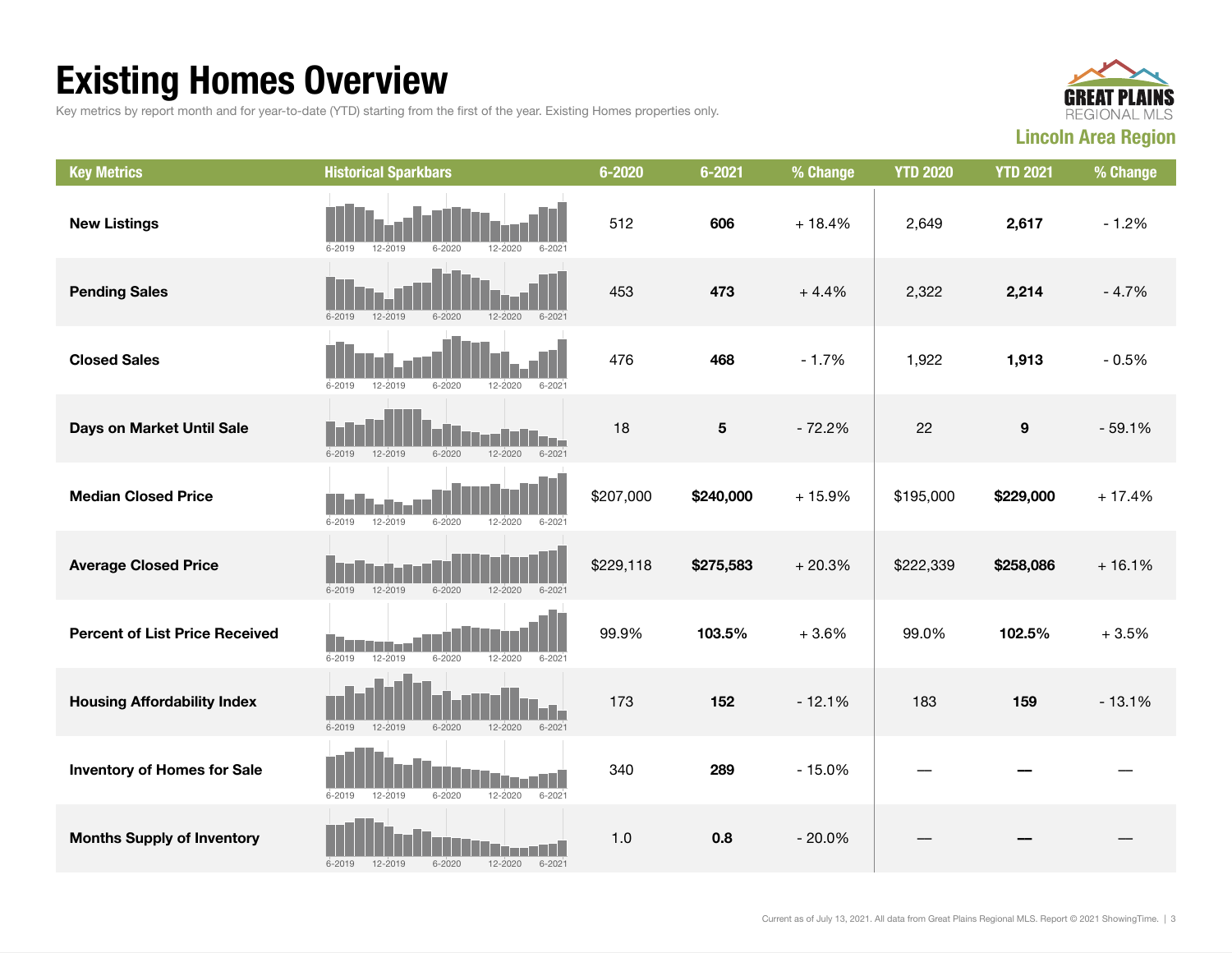## New Listings

A count of the properties that have been newly listed on the market in a given month.





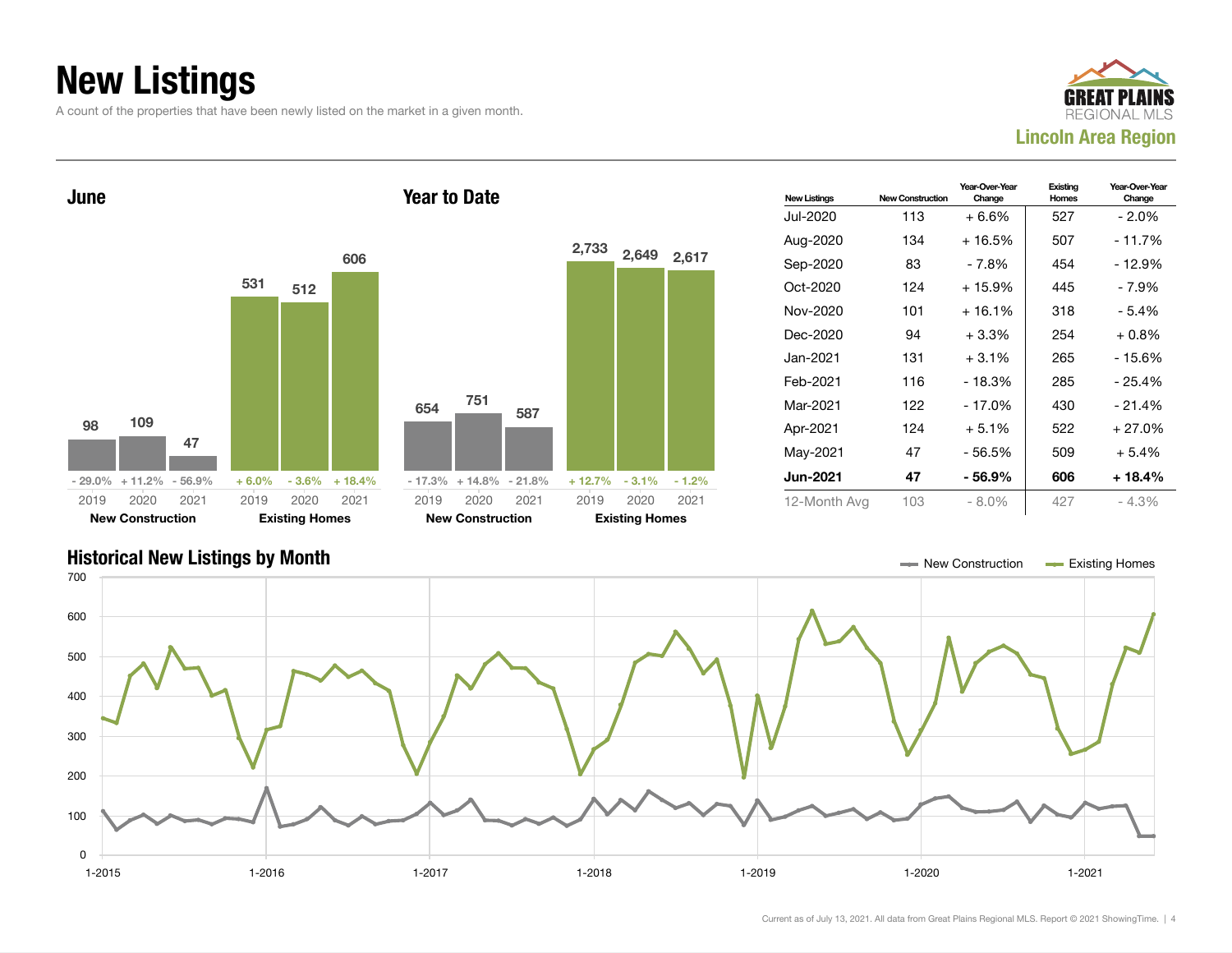### Pending Sales

A count of the properties on which offers have been accepted in a given month.





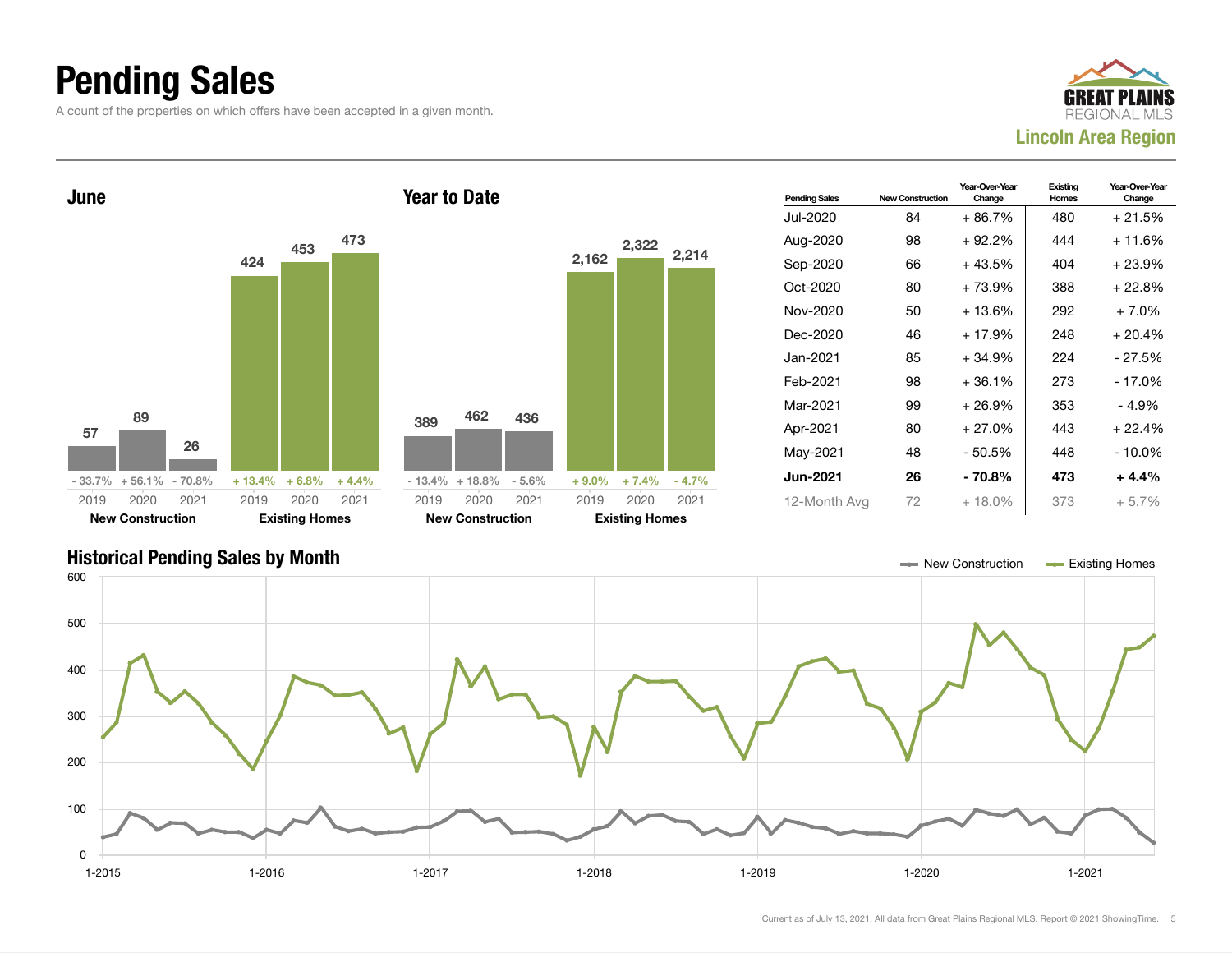### Closed Sales

A count of the actual sales that closed in a given month.





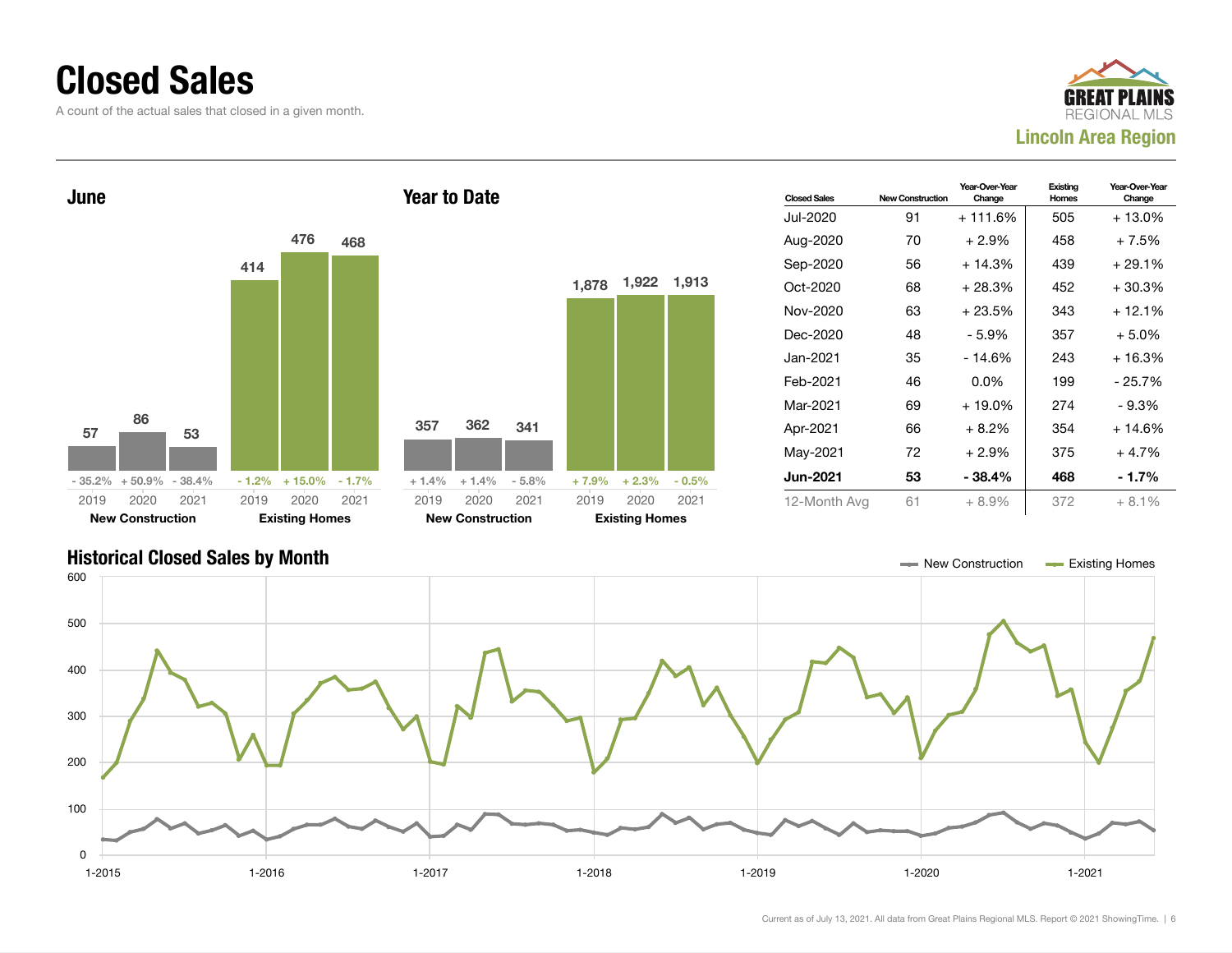### Days on Market Until Sale

Average number of days between when a property is listed and when an offer is accepted in a given month.





### Historical Days on Market Until Sale by Month New York New York New York New York New York New York Homes Existing Homes

| Days on Market  | <b>New Construction</b> | Year-Over-Year<br>Change | Existing<br>Homes | Year-Over-Year<br>Change |
|-----------------|-------------------------|--------------------------|-------------------|--------------------------|
| Jul-2020        | 57                      | $+26.7%$                 | 16                | $+6.7\%$                 |
| Aug-2020        | 47                      | $-13.0%$                 | 12                | - 36.8%                  |
| Sep-2020        | 35                      | $-34.0%$                 | 11                | $-35.3%$                 |
| Oct-2020        | 41                      | $-34.9%$                 | 9                 | - 57.1%                  |
| Nov-2020        | 42                      | $-46.8%$                 | 10                | - 52.4%                  |
| Dec-2020        | 30                      | $-51.6%$                 | 13                | $-55.2%$                 |
| Jan-2021        | 42                      | $-30.0%$                 | 12                | - 58.6%                  |
| Feb-2021        | 31                      | $-56.3%$                 | 14                | $-51.7%$                 |
| Mar-2021        | 46                      | $-9.8\%$                 | 13                | - 55.2%                  |
| Apr-2021        | 60                      | $-24.1%$                 | 9                 | $-57.1%$                 |
| May-2021        | 43                      | $-41.1%$                 | 7                 | $-50.0%$                 |
| <b>Jun-2021</b> | 46                      | $-23.3\%$                | 5                 | - 72.2%                  |
| 12-Month Avg*   | 45                      | - 29.0%                  | 11                | $-48.7\%$                |

\* Days on Market for all properties from July 2020 through June 2021. This is not the average of the individual figures above.



22

9

2020 2021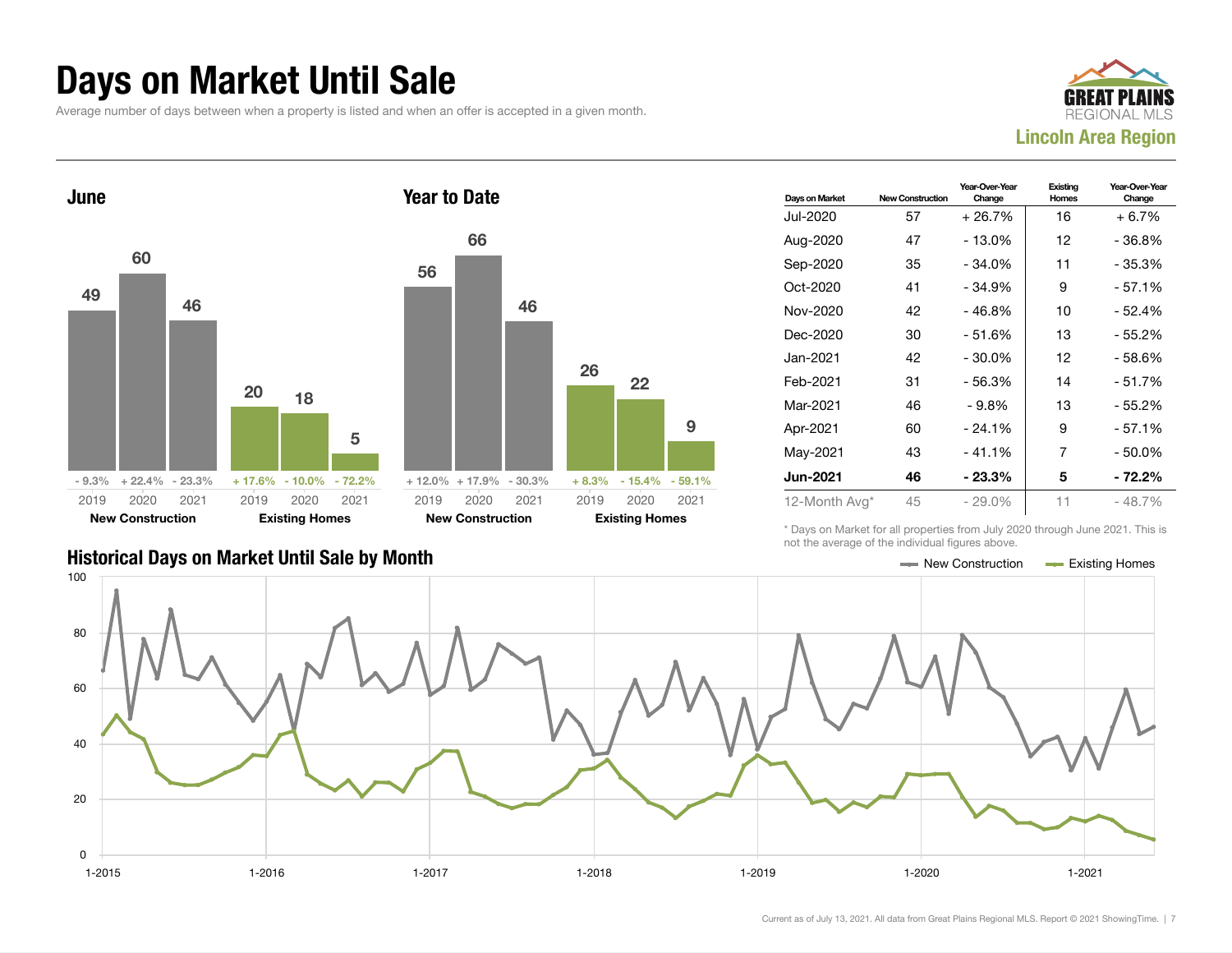### Median Closed Price

Point at which half of the sales sold for more and half sold for less, not accounting for seller concessions, in a given month.



June \$295,779 \$333,700 \$366,350  $-3.1\% + 12.8\% + 9.8\%$ \$200,000 \$207,000 \$240,000  $+4.7\%$   $+3.5\%$   $+15.9\%$ 2019 New Construction 2020 2021 2019 Existing Homes 2020 2021 Year to Date \$300,454 \$324,975 \$349,900  $+ 0.9\% + 8.2\% + 7.7\%$ \$185,000 \$195,000  $+3.4\% + 5.4\% + 17.4\%$ 2019 New Construction 2020 2021 2019 Existing Homes 2020 2021

| <b>Median Closed Price</b> | <b>New Construction</b> | Year-Over-Year<br>Change | Existing<br>Homes | Year-Over-Year<br>Change |
|----------------------------|-------------------------|--------------------------|-------------------|--------------------------|
| Jul-2020                   | \$341,950               | + 13.2%                  | \$222,500         | + 11.3%                  |
| Aug-2020                   | \$327,125               | + 3.6%                   | \$215,000         | + 13.2%                  |
| Sep-2020                   | \$318,415               | $+1.1%$                  | \$214,750         | $+7.5%$                  |
| Oct-2020                   | \$337,245               | + 4.8%                   | \$215,750         | + 12.4%                  |
| Nov-2020                   | \$360,000               | $+9.4%$                  | \$219,000         | $+20.4%$                 |
| Dec-2020                   | \$347,500               | $+12.1%$                 | \$212,000         | + 11.6%                  |
| Jan-2021                   | \$340,382               | + 7.1%                   | \$210,000         | + 13.5%                  |
| Feb-2021                   | \$307,016               | - 3.5%                   | \$222,000         | $+23.4%$                 |
| Mar-2021                   | \$353,307               | $+9.6%$                  | \$219,250         | $+15.4%$                 |
| Apr-2021                   | \$343,761               | $+6.8%$                  | \$233.500         | + 22.9%                  |
| May-2021                   | \$389,475               | + 19.4%                  | \$230,750         | $+9.9\%$                 |
| <b>Jun-2021</b>            | \$366,350               | $+9.8%$                  | \$240,000         | $+15.9%$                 |
| 12-Month Avg*              | \$342,835               | + 7.2%                   | \$221,000         | + 13.3%                  |

Historical Median Closed Price by Month **New Act of Act of Act of Act of Act of Act of Act of Act of Act of Act of Act of Act of Act of Act of Act of Act of Act of Act of Act of Act of Act of Act of Act of Act of Act of Ac** 

\* Median Closed Price for all properties from July 2020 through June 2021. This is not the average of the individual figures above.



\$229,000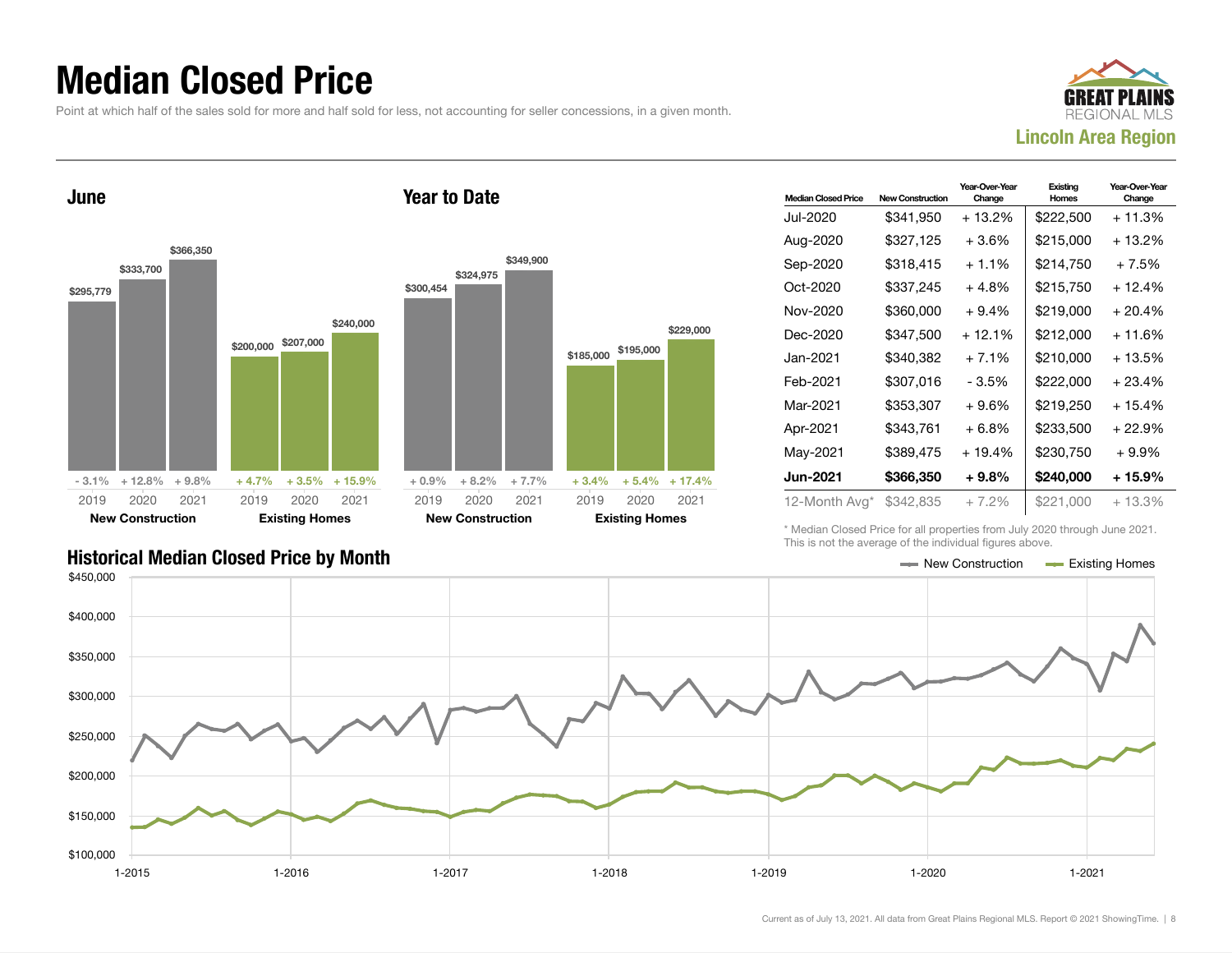### Average Closed Price

Average sales price for all closed sales, not accounting for seller concessions, in a given month.



June \$325,300 \$345,264 \$358,764  $+ 6.1\% + 6.1\% + 3.9\%$ \$246,499 \$229,118 \$275,583  $+ 10.1\% - 7.1\% + 20.3\%$ 2019 New Construction 2020 2021 2019 Existing Homes 2020 2021 Year to Date \$313,128 \$336,382 \$365,178  $+ 2.3\% + 7.4\% + 8.6\%$ \$217,007 \$222,339 \$258,086  $+1.7\%$   $+2.5\%$   $+16.1\%$ 2019 New Construction 2020 2021 2019 Existing Homes 2020 2021

| <b>Average Closed Price</b> | <b>New Construction</b> | Year-Over-Year<br>Change | Existing<br>Homes | Year-Over-Year<br>Change |
|-----------------------------|-------------------------|--------------------------|-------------------|--------------------------|
| Jul-2020                    | \$345,579               | + 9.6%                   | \$250,759         | + 12.4%                  |
| Aug-2020                    | \$338,373               | + 8.3%                   | \$251,492         | $+14.0%$                 |
| Sep-2020                    | \$331,289               | $+2.3%$                  | \$250,493         | $+8.3%$                  |
| Oct-2020                    | \$339,299               | + 0.5%                   | \$247.860         | + 12.2%                  |
| Nov-2020                    | \$375,004               | $+12.0%$                 | \$241,075         | + 12.9%                  |
| Dec-2020                    | \$361,118               | $+13.1%$                 | \$249,549         | + 12.8%                  |
| Jan-2021                    | \$374.898               | $+16.2%$                 | \$240,872         | + 15.9%                  |
| Feb-2021                    | \$314,972               | - 3.3%                   | \$241,791         | $+11.7%$                 |
| Mar-2021                    | \$365,959               | + 4.8%                   | \$247.535         | + 14.8%                  |
| Apr-2021                    | \$373,875               | $+9.8%$                  | \$258,451         | $+16.3%$                 |
| May-2021                    | \$388,527               | $+19.1%$                 | \$263,476         | + 13.5%                  |
| <b>Jun-2021</b>             | \$358,764               | + 3.9%                   | \$275,583         | $+20.3%$                 |
| 12-Month Avg*               | \$355,825               | + 7.7%                   | \$252,810         | $+13.8\%$                |

\* Average Closed Price for all properties from July 2020 through June 2021. This is not the average of the individual figures above.

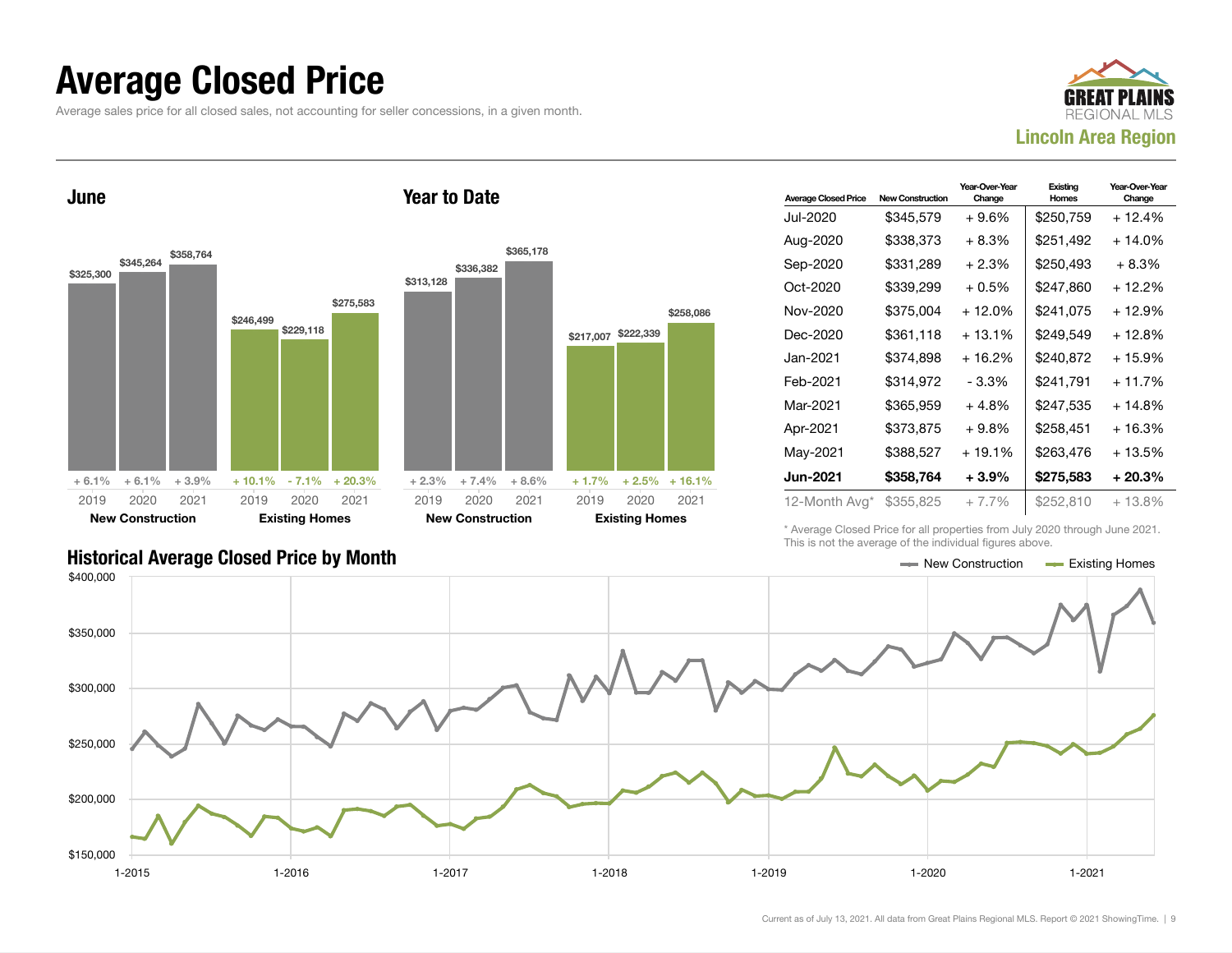### Percent of List Price Received

Percentage found when dividing a property's sales price by its most recent list price, then taking the average for all properties sold in a given month, not accounting for seller concessions.





| Pct. of List Price<br>Received | <b>New Construction</b> | Year-Over-Year<br>Change | Existing<br>Homes | Year-Over-Year<br>Change |
|--------------------------------|-------------------------|--------------------------|-------------------|--------------------------|
| Jul-2020                       | 100.2%                  | $0.0\%$                  | 100.5%            | $+1.6%$                  |
| Aug-2020                       | 100.5%                  | $+0.4%$                  | 100.9%            | $+2.5%$                  |
| Sep-2020                       | 100.5%                  | $-0.7\%$                 | 100.8%            | $+2.5%$                  |
| Oct-2020                       | 101.3%                  | $+0.9\%$                 | 100.5%            | $+2.3%$                  |
| Nov-2020                       | 101.3%                  | $+0.7%$                  | 100.2%            | $+2.3%$                  |
| Dec-2020                       | 100.6%                  | $0.0\%$                  | 100.0%            | $+2.2\%$                 |
| Jan-2021 <b>.</b>              | 100.8%                  | $+0.5%$                  | 100.0%            | $+2.6%$                  |
| Feb-2021                       | 100.9%                  | $-0.1%$                  | 100.7%            | $+3.1%$                  |
| Mar-2021                       | 100.9%                  | - 0.6%                   | 101.8%            | $+2.9%$                  |
| Apr-2021                       | 101.8%                  | $+1.0%$                  | 102.9%            | $+3.6%$                  |
| May-2021                       | 101.5%                  | $+1.4%$                  | 104.0%            | + 4.6%                   |
| Jun-2021                       | 101.0%                  | $+0.8%$                  | 103.5%            | $+3.6\%$                 |
| 12-Month Avg*                  | 100.9%                  | $+0.4\%$                 | 101.4%            | $+2.8%$                  |

\* Pct. of List Price Received for all properties from July 2020 through June 2021. This is not the average of the individual figures above.



### Historical Percent of List Price Received by Month New York New York New York New York New York New York New York New York New York New York New York New York New York New York New York New York New York New York New York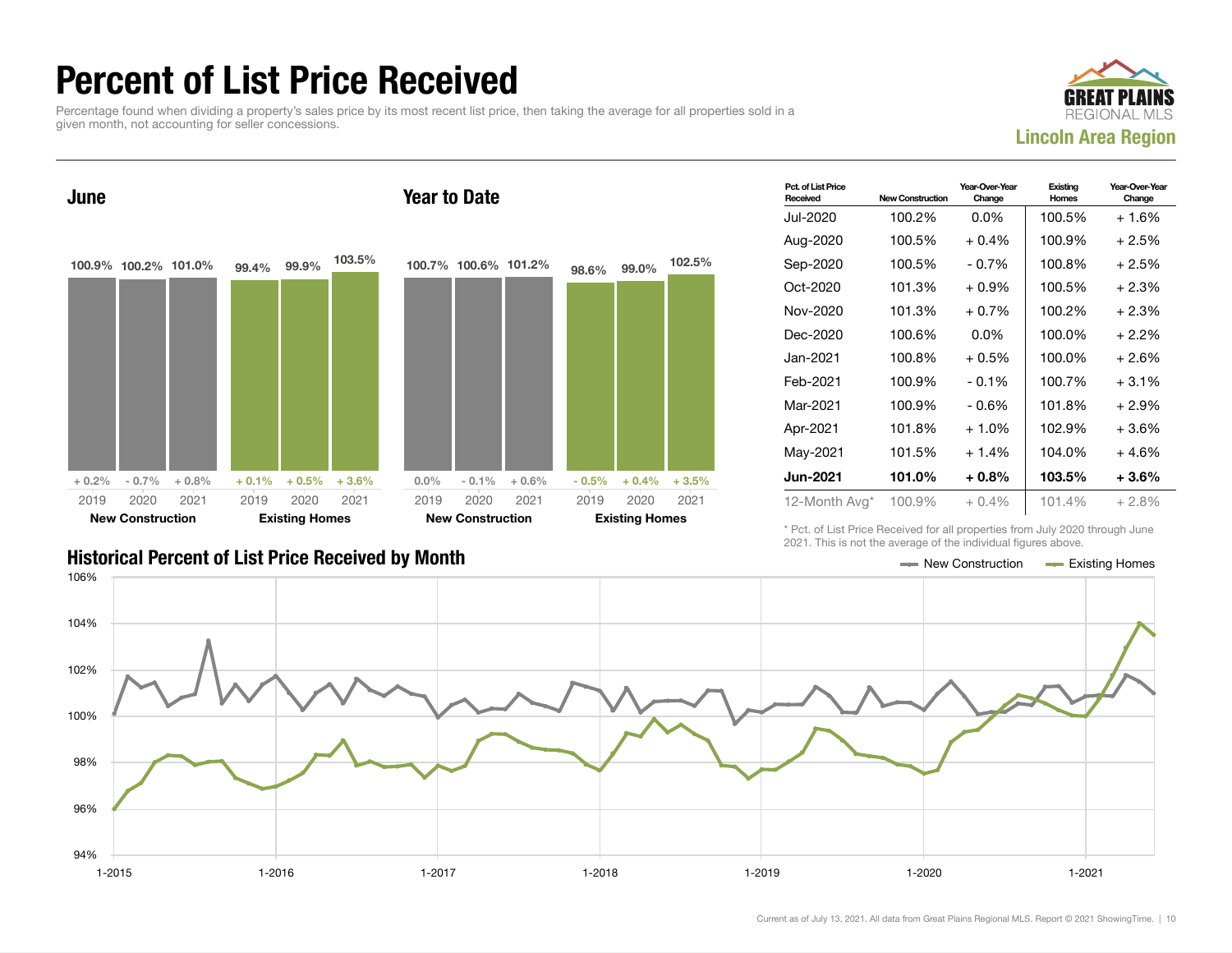## Housing Affordability Index

This index measures housing affordability for the region. For example, an index of 120 means the median household income is 120% of what is necessary to qualify for the median-priced home under prevailing interest rates. A higher number means greater affordability.





| <b>Affordability Index</b> | <b>New Construction</b> | Year-Over-Year<br>Change | Existing<br>Homes | Year-Over-Year<br>Change |
|----------------------------|-------------------------|--------------------------|-------------------|--------------------------|
| Jul-2020                   | 106                     | - 5.4%                   | 163               | $-3.0\%$                 |
| Aug-2020                   | 112                     | $+3.7%$                  | 170               | - 5.6%                   |
| Sep-2020                   | 115                     | $+5.5%$                  | 171               | $0.0\%$                  |
| Oct-2020                   | 109                     | $+2.8\%$                 | 171               | $-3.4%$                  |
| Nov-2020                   | 103                     | $0.0\%$                  | 169               | $-9.6%$                  |
| Dec-2020                   | 108                     | $-0.9\%$                 | 177               | - 0.6%                   |
| Jan-2021                   | 109                     | $+0.9\%$                 | 177               | $-4.3%$                  |
| Feb-2021                   | 120                     | $+10.1%$                 | 166               | - 14.0%                  |
| Mar-2021                   | 102                     | $-5.6%$                  | 164               | - 10.4%                  |
| Apr-2021                   | 105                     | - 3.7%                   | 154               | $-16.8%$                 |
| May-2021                   | 94                      | - 13.8%                  | 158               | - 6.5%                   |
| <b>Jun-2021</b>            | 99                      | - 7.5%                   | 152               | - 12.1%                  |
| 12-Month Avg               | 107                     | $-0.9\%$                 | 166               | $-7.3%$                  |

### Historical Housing Affordability Index by Month New Construction Existing Homes

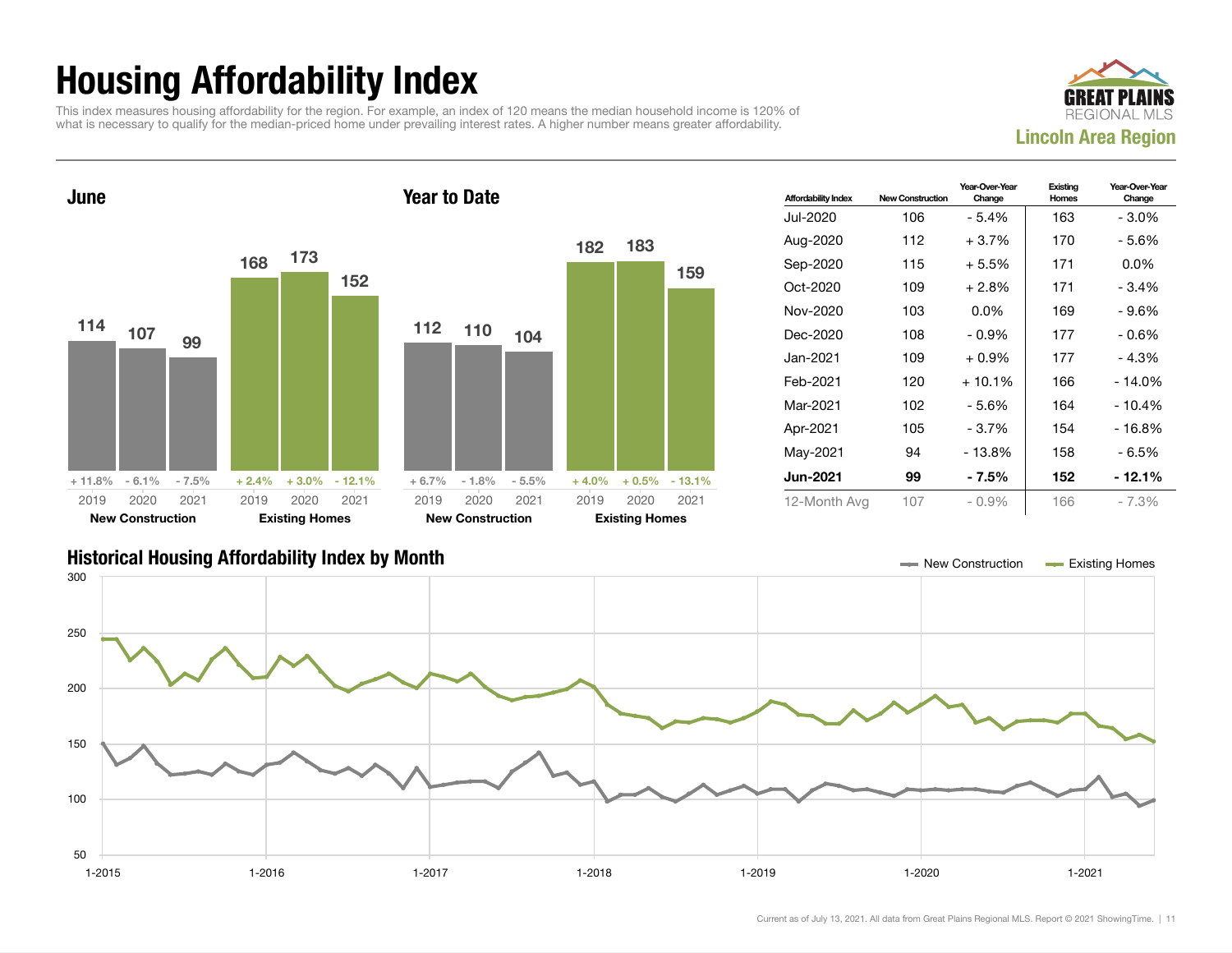### Inventory of Homes for Sale

The number of properties available for sale in active status at the end of a given month.





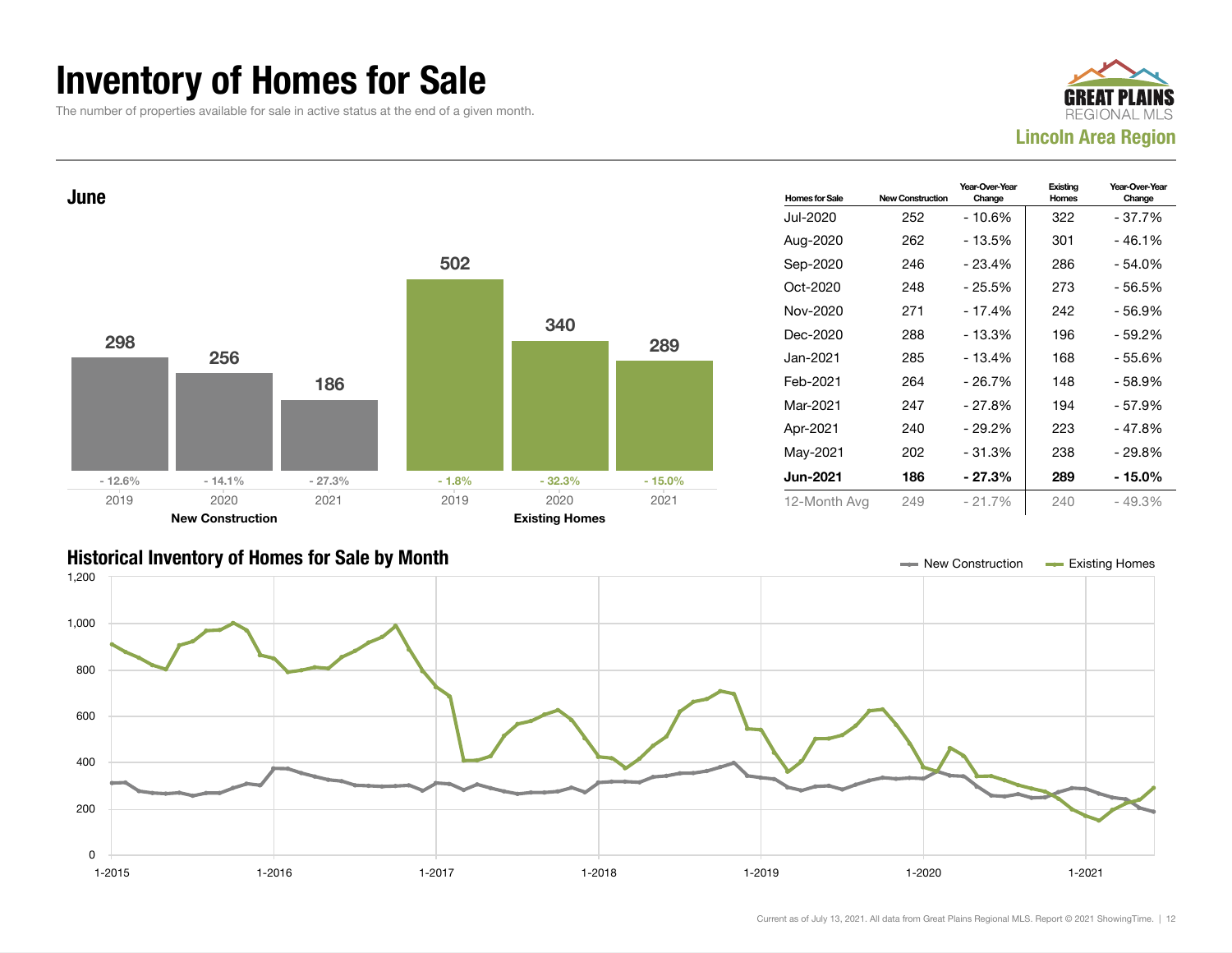## Months Supply of Inventory

The inventory of homes for sale at the end of a given month, divided by the average monthly pending sales from the last 12 months.





| <b>Months Supply</b> | <b>New Construction</b> | Year-Over-Year<br>Change | Existing<br>Homes | Year-Over-Year<br>Change |
|----------------------|-------------------------|--------------------------|-------------------|--------------------------|
| Jul-2020             | 3.9                     | $-20.4%$                 | 0.9               | - 43.8%                  |
| Aug-2020             | 3.8                     | - 29.6%                  | 0.8               | - 52.9%                  |
| Sep-2020             | 3.5                     | $-38.6%$                 | 0.8               | - 55.6%                  |
| Oct-2020             | 3.4                     | $-43.3%$                 | 0.7               | $-63.2%$                 |
| Nov-2020             | 3.7                     | $-37.3%$                 | 0.6               | - 64.7%                  |
| Dec-2020             | 3.9                     | - 35.0%                  | 0.5               | - 64.3%                  |
| Jan-2021             | 3.8                     | $-38.7%$                 | 0.4               | - 63.6%                  |
| Feb-2021             | 3.4                     | $-47.7%$                 | 0.4               | $-60.0\%$                |
| Mar-2021             | 3.1                     | $-49.2%$                 | 0.5               | $-61.5%$                 |
| Apr-2021             | 3.0                     | $-50.8%$                 | 0.6               | $-50.0\%$                |
| May-2021             | 2.6                     | $-48.0%$                 | 0.6               | - 40.0%                  |
| <b>Jun-2021</b>      | 2.6                     | $-38.1%$                 | 0.8               | $-20.0\%$                |
| 12-Month Avg*        | 3.4                     | $-40.1%$                 | 0.6               | - 53.3%                  |

\* Months Supply for all properties from July 2020 through June 2021. This is not the average of the individual figures above.